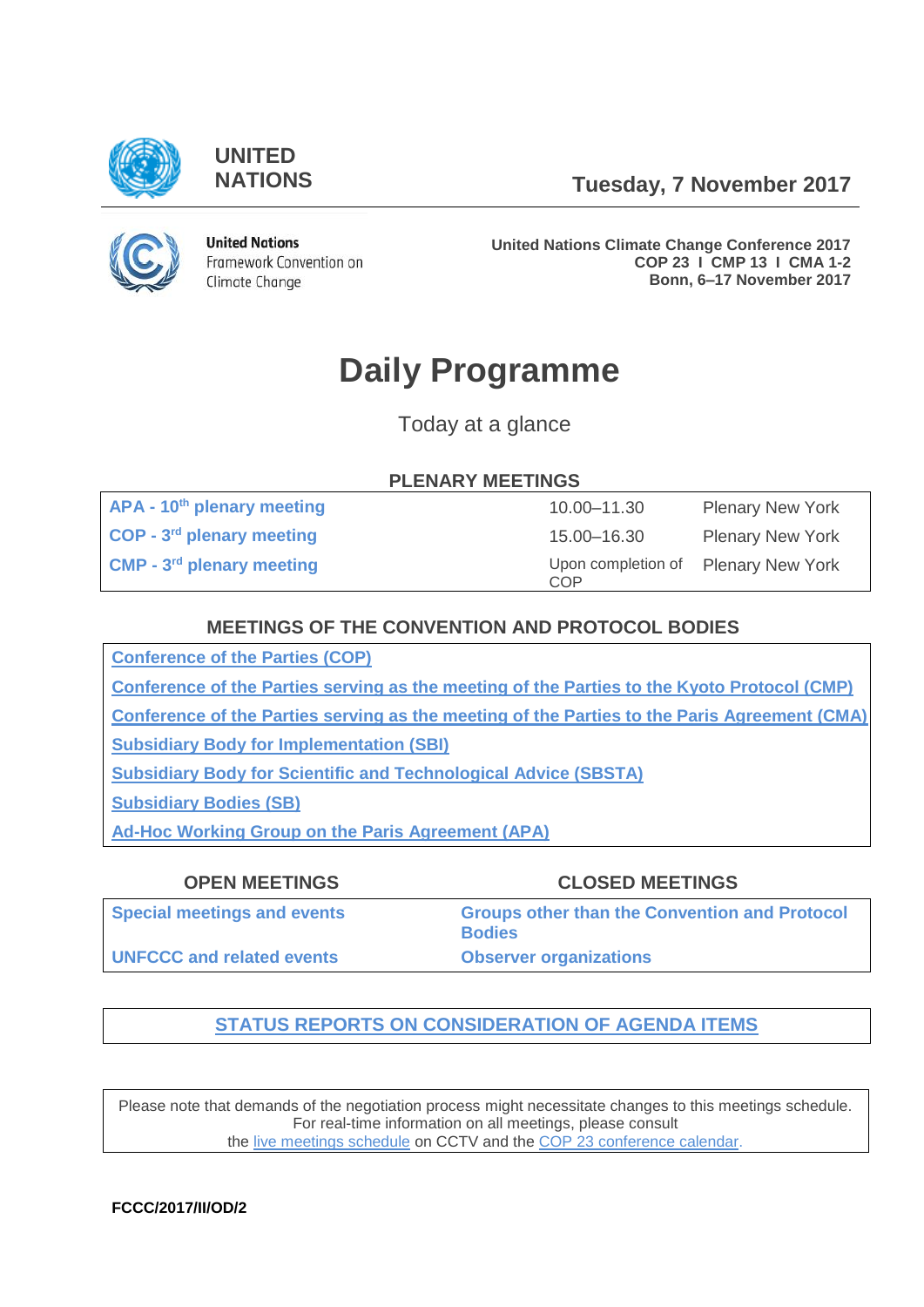### **PLENARY MEETINGS**

(Open to all participants)

<span id="page-1-0"></span>Ad Hoc Working Group on the Paris Agreement (APA)

**10.00–11.30**

- 1. Opening of the session *[Agenda item 1]*
- 2. Organizational matters *[Agenda item 2]*

Election of officers *[Agenda item 2(a)]*

Adoption of the agenda *[Agenda item 2(b)]*

Organization of the work of the session *[Agenda item 2(c)]*

*3.* Further guidance in relation to the mitigation section of decision 1/CP.21 *[Agenda item 3]*

Features of nationally determined contributions, as specified in paragraph 26 *[Agenda item 3(a)]*

Information to facilitate clarity, transparency and understanding of nationally determined contributions, as specified in paragraph 28 *[Agenda item 3(b)]*

Accounting for Parties' nationally determined contributions, as specified in paragraph 31 *[Agenda item 3(c)]*

- 4. Further guidance in relation to the adaptation communication, including, inter alia, as a component of nationally determined contributions, referred to in Article 7, paragraphs 10 and 11, of the Paris Agreement *[Agenda item 4]*
- 5. Modalities, procedures and guidelines for the transparency framework for action and support referred to in Article 13 of the Paris Agreement *[Agenda item 5]*
- 6. Matters relating to the global stocktake referred to in Article 14 of the Paris Agreement *[Agenda item 6]*

Identification of the sources of input for the global stocktake *[Agenda item 6(a)]*

Development of the modalities of the global stocktake *[Agenda item 6(b)]*

- 7. Modalities and procedures for the effective operation of the committee to facilitate implementation and promote compliance referred to in Article 15, paragraph 2 of the Paris Agreement *[Agenda item 7]*
- 8. Further matters related to implementation of the Paris Agreement *[Agenda item 8]*

Preparing for the convening of the first session of the Conference of the Parties serving as the meeting of the Parties to the Paris Agreement *[Agenda item 8(a)]*

Taking stock of progress made by the subsidiary and constituted bodies in relation to their mandated work under the Paris Agreement and section III of decision 1/CP.21, in order to promote and facilitate coordination and coherence in the

**<sup>10</sup>th [meeting of the APA](https://unfccc.cloud.streamworld.de/live) Plenary New York (Bula Zone 1)**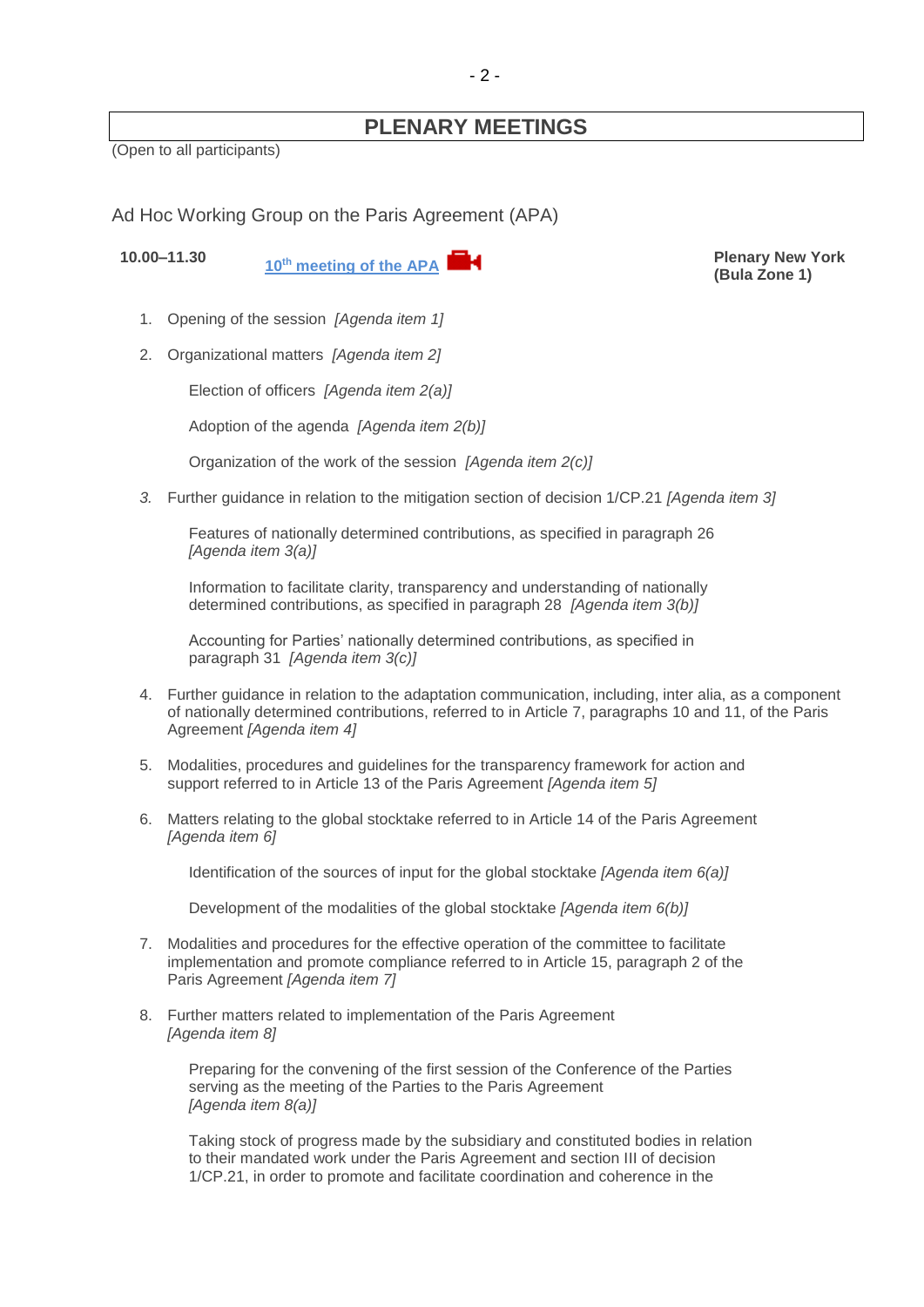implementation of the work programme, and, if appropriate, take action, which may include recommendations *[Agenda item 8(b)]*

9. Other matters *[Agenda item 9]*

Click [here](http://unfccc.int/meetings/bonn_nov_2017/session/10381/php/view/agenda.php#c) for the full APA agenda, all corresponding documents, and information on organizational matters relating to the APA.

<span id="page-2-0"></span>Conference of the Parties (COP)

**15.00–16.30**

**3 rd [meeting](https://unfccc.cloud.streamworld.de/live) Plenary New York (Bula Zone 1)**

1. Organizational matters *[Agenda item 2]*

Dates and venues of future sessions *[Agenda item 2(g)]*

- 2. Preparations for the implementation of the Paris Agreement and the first session of the Conference of the Parties serving as the meeting of the Parties to the Paris Agreement *[Agenda item 4]*
- 3. Consideration of proposals by Parties for amendments to the Convention *[Agenda item 5]*

Proposal from Papua New Guinea and Mexico to amend Articles 7 and 18 of the Convention *[Agenda item 5(b)]*

4. Development and transfer of technologies and implementation of the Technology Mechanism *[Agenda item 8]*

Review of the effective implementation of the Climate Technology Centre and Network *[Agenda item 8(b)]*

5. Matters relating to finance *[Agenda item 10]*

Long-term climate finance *[Agenda item 10(a)]*

Matters relating to the Standing Committee on Finance *[Agenda item 10(b)]*

Report of the Green Climate Fund to the Conference of the Parties and guidance to the Green Climate Fund *[Agenda item 10(c)]*

Report of the Global Environment Facility to the Conference of the Parties and guidance to the Global Environment Facility *[Agenda item 10(d)]*

Sixth review of the Financial Mechanism *[Agenda item 10(e)]*

Process to identify the information to be provided by Parties in accordance with Article 9, paragraph 5, of the Paris Agreement *[Agenda item 10(f)]*

- 6. Assessment of the technical examination processes on mitigation and adaptation *[Agenda item 15]*
- 7. Administrative, financial and institutional matters *[Agenda item 18]*

Decision-making in the UNFCCC process *[Agenda item 18(d)]*

8. Other matters *[Agenda item 20]*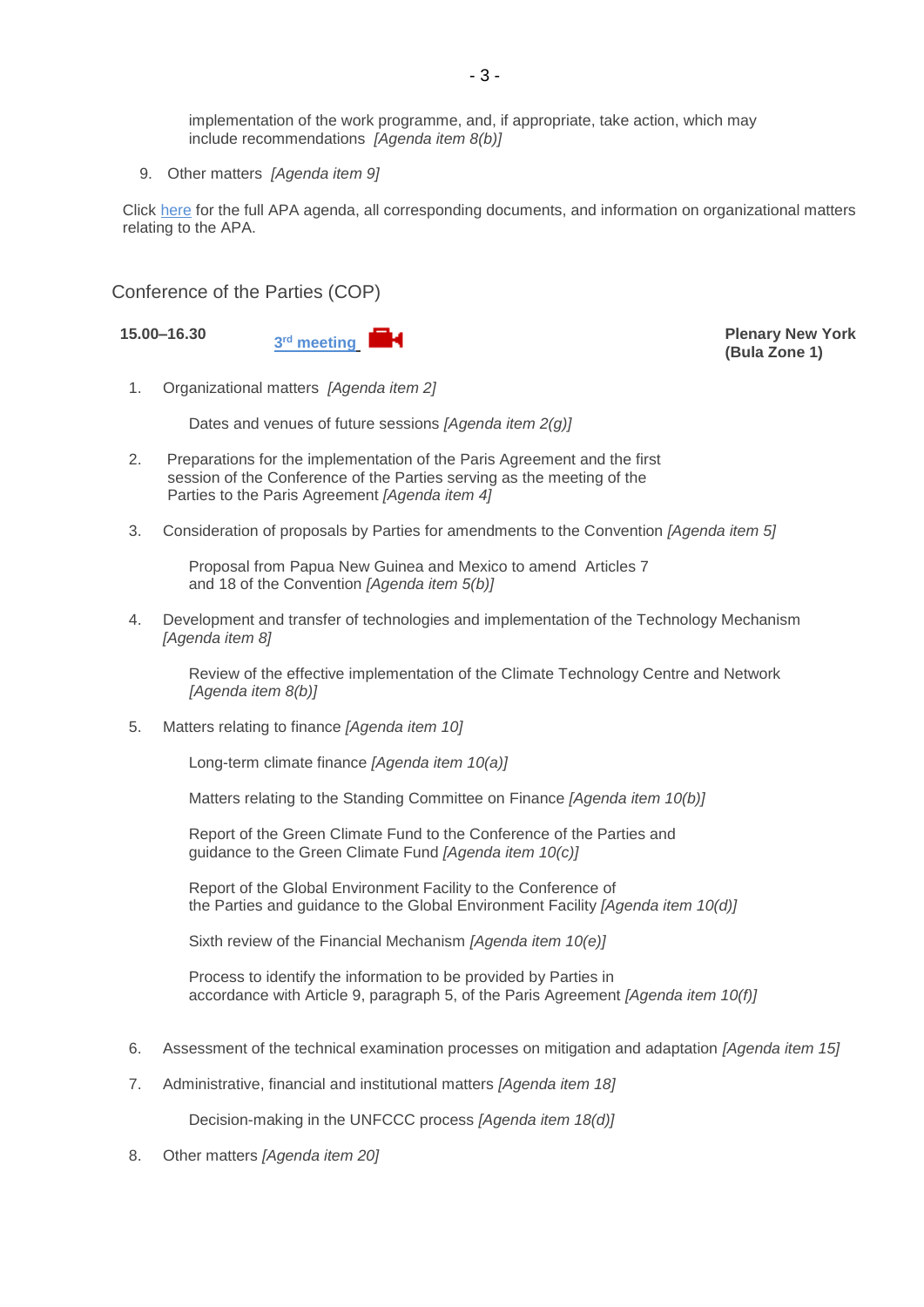Click [here](http://unfccc.int/meetings/bonn_nov_2017/session/10376/php/view/documents.php#c) for the full COP agenda and all corresponding documents.

<span id="page-3-0"></span>Conference of the Parties serving as the meeting of the Parties to the Kyoto Protocol (CMP)

**To start upon completion of COP**

**Plenary New York (Bula Zone 1)**

1. Matters relating to the clean development mechanism *[Agenda item 4]*

2. Matters relating to the joint implementation *[Agenda item 5]*

3. Report of the Compliance Committee. *[Agenda item 6]*

3<sup>rd</sup> meeting |

4. Matters relating to the Adaptation Fund *[Agenda item 7]*

Report of the Adaptation Fund Board *[Agenda item 7(a)]*

- 5. Report on the high-level ministerial round table on increased ambition of Kyoto Protocol commitments *[Agenda item 8]*
- 6. Reporting from and review of Parties included in Annex I *[Agenda item 9]*

Annual compilation and accounting report for the second commitment period for Annex B Parties under the Kyoto Protocol *[Agenda item 9(b)]*

7. Other matters *[Agenda item 15]*

Click [here](http://unfccc.int/meetings/bonn_nov_2017/session/10377/php/view/documents.php#c) for the full CMP agenda and all corresponding documents.

## **[MEETINGS OF THE CONVENTION AND PROTOCOL BODIES](https://grandreserva.unfccc.int/grandreserva/public/schedule?time=2017%2F11%2F07&conference_id=70&meeting_type=&body=3%2C4%2C5%2C6%2C7%2C8%2C9%2C10&webcast=0)**

[Conference of the Parties \(COP\)](https://grandreserva.unfccc.int/grandreserva/public/schedule?time=2017%2F11%2F07&conference_id=70&meeting_type=&body=4&webcast=0)

[Conference of the Parties serving as the meeting of the Parties to the Kyoto](https://grandreserva.unfccc.int/grandreserva/public/schedule?time=2017%2F11%2F07&conference_id=70&meeting_type=&body=3&webcast=0)  [Protocol \(CMP\)](https://grandreserva.unfccc.int/grandreserva/public/schedule?time=2017%2F11%2F07&conference_id=70&meeting_type=&body=3&webcast=0)

[Conference of the Parties serving as the meeting of the Parties to the Paris](https://grandreserva.unfccc.int/grandreserva/public/schedule?time=2017%2F11%2F07&conference_id=70&meeting_type=&body=10&webcast=0)  [Agreement \(CMA\)](https://grandreserva.unfccc.int/grandreserva/public/schedule?time=2017%2F11%2F07&conference_id=70&meeting_type=&body=10&webcast=0)

[Subsidiary Body for Implementation \(SBI\)](https://grandreserva.unfccc.int/grandreserva/public/schedule?time=2017%2F11%2F07&conference_id=70&meeting_type=&body=5&webcast=0)

[Subsidiary Body for Scientific and Technological Advice \(SBSTA\)](https://grandreserva.unfccc.int/grandreserva/public/schedule?time=2017%2F11%2F07&conference_id=70&meeting_type=&body=6&webcast=0)

[Subsidiary Bodies \(SB\)](https://grandreserva.unfccc.int/grandreserva/public/schedule?time=2017%2F11%2F07&conference_id=70&meeting_type=&body=7&webcast=0)

[Ad-Hoc Working Group on the Paris Agreement \(APA\)](https://grandreserva.unfccc.int/grandreserva/public/schedule?time=2017%2F11%2F07&conference_id=70&meeting_type=&body=9&webcast=0)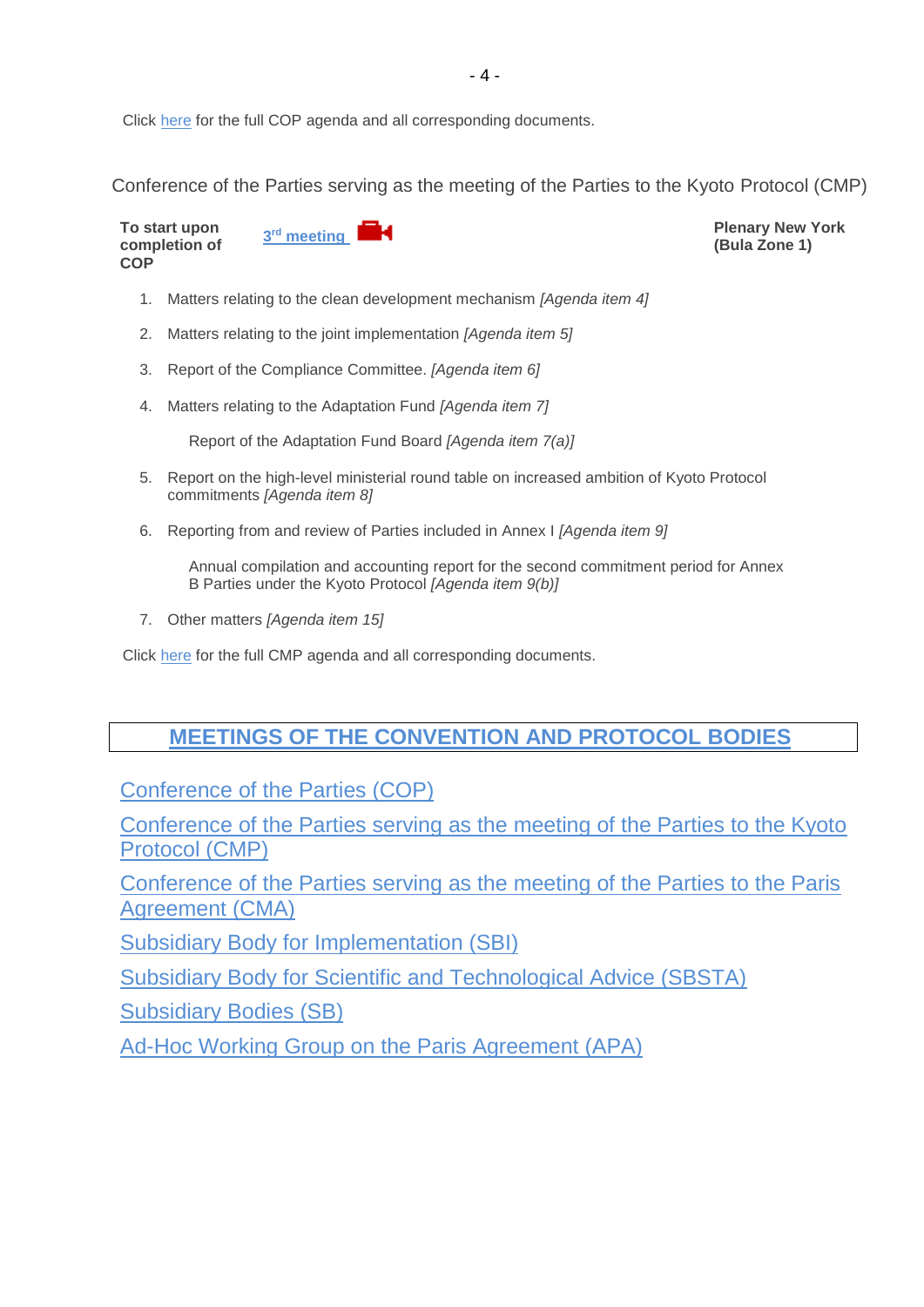### **OPEN MEETINGS**

### <span id="page-4-0"></span>Special meetings and events

| <b>Time</b>        | <b>Title/Theme</b>                                                                                                                                                                                                                              | <b>Contact</b>                                                  | Venue                             |
|--------------------|-------------------------------------------------------------------------------------------------------------------------------------------------------------------------------------------------------------------------------------------------|-----------------------------------------------------------------|-----------------------------------|
|                    | <b>Special event:</b><br>International aviation and maritime transport                                                                                                                                                                          |                                                                 |                                   |
| $13.15 -$<br>14.45 | The event will showcase recent efforts, specific<br>actions and progress by ICAO and IMO in addressing<br>GHG emissions, and provide an opportunity for<br>Parties to seek clarifications on key concepts and<br>technical elements of actions. | Davor Vesligaj<br><dvesligaj@unfccc.int></dvesligaj@unfccc.int> | Room<br>Montreal<br>(Bula Zone 1) |
|                    | For further information on the event, please click<br>here.                                                                                                                                                                                     |                                                                 |                                   |

### <span id="page-4-2"></span>UNFCCC and related events

| $13.15 -$ | <b>UNFCCC</b> (Contact: Mr. Niclas Svenningsen): Promoting experiences      | Meeting Room 11 |
|-----------|-----------------------------------------------------------------------------|-----------------|
| 14.45     | gained from JI towards Article 6 of the Paris Agreement                     | (Bonn Zone)     |
| $18.30 -$ | <b>UNFCCC</b> (Contact: Mr. Motsomi Maletjane): Work of the Paris Committee | Meeting Room 9  |
| 20.00     | on Capacity-building in implementing its rolling workplan 2017-2019         | (Bonn Zone)     |

Click [here](https://seors.unfccc.int/seors/reports/events_list.html?session_id=COP23) for further information on today's UNFCC and related side events.

# **CLOSED MEETINGS**

# <span id="page-4-1"></span>**Groups other than the Convention and Protocol Bodies**

A full schedule of daily meetings of groups other than the Convention and Protocol bodies was published on the Daily Programme for day 1 of the conference (available [here\)](http://unfccc.int/resource/docs/2017/cop23/OD/od01.pdf). Participants are kindly requested to retain their copies of that document, and to consult the CCTV monitors for changes or updates.

| 09.00–10.00 | Delegation Rwanda on behalf of COMIFAC     | Montreal<br>(Bula Zone 1)  |
|-------------|--------------------------------------------|----------------------------|
| 15.45–16.45 | Delegation of Switzerland on behalf of EIG | Nairobi 4<br>(Bula Zone 1) |

# **Meetings of observer organizations**

<span id="page-4-3"></span>A full schedule of daily meetings of observer organizations was published on the Daily Programme for day 1 of the conference (available [here\)](http://unfccc.int/resource/docs/2017/cop23/OD/od01.pdf). Participants are kindly requested to retain their copies of this document, and to consult the CCTV monitors for changes or updates.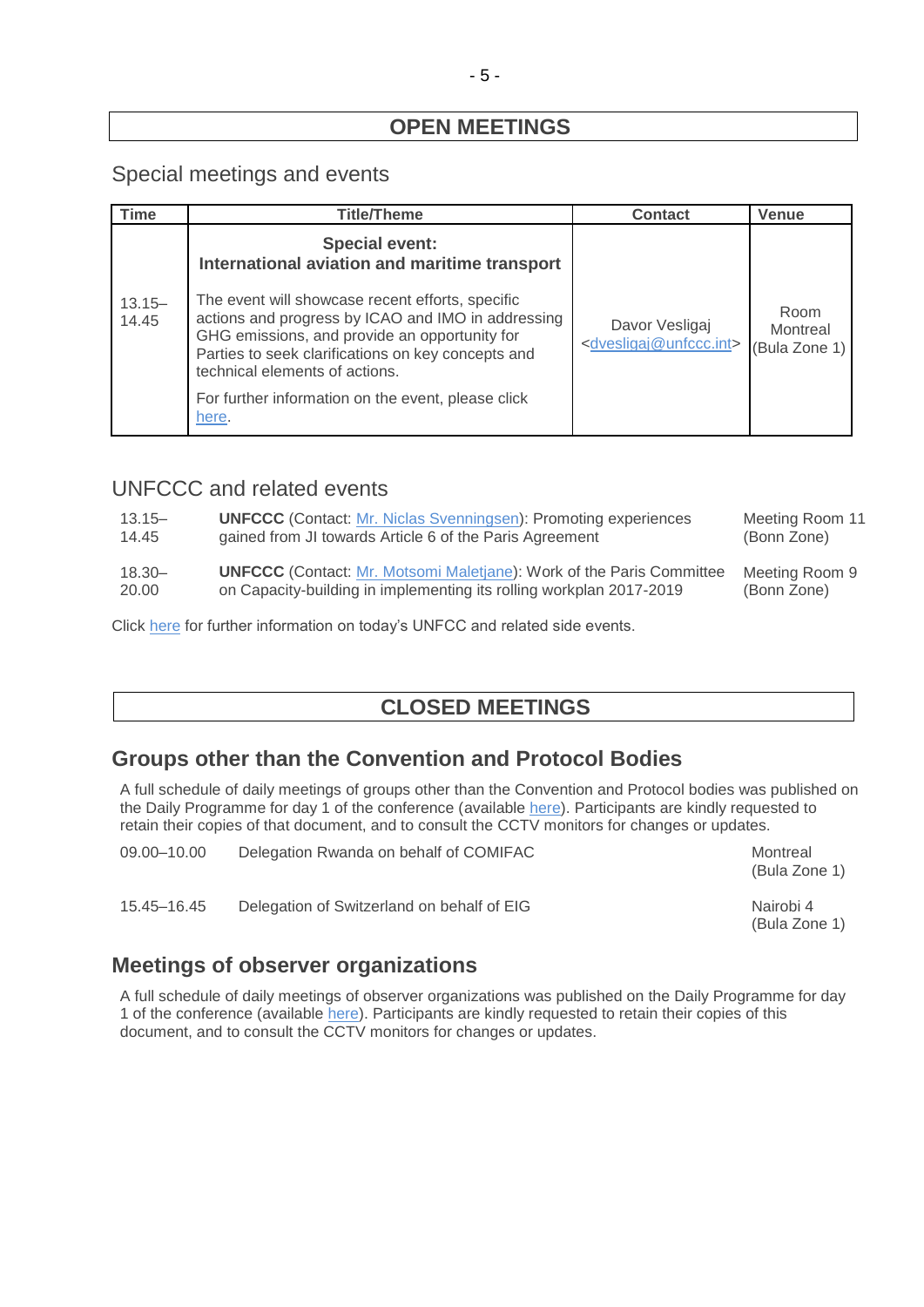# **FORTHCOMING MEETINGS AND EVENTS**

| <b>Time</b>            | <b>Title/Theme</b>                                                                                      | <b>Venue</b>                                    |
|------------------------|---------------------------------------------------------------------------------------------------------|-------------------------------------------------|
| Wed, 8<br>Nov<br>18.30 | 11 <sup>th</sup> Focal Point Forum of the Nairobi work programme on human<br>settlements and adaptation | AH Upper<br>Conference<br>Room<br>(Bula Zone 2) |

# **ANNOUNCEMENTS**

### **Service quality survey on the COP 23 meetings**

In an on-going effort to improve UN conference organization, the Division of Conference Management (DCM) of the United Nations Office at Geneva has prepared a survey for our meeting. All conference participants are invited to take the survey concerning the quality of conference services provided at COP 23 via [this link.](http://conf.unog.ch/dcmsurvey)

The secretariat encourages all delegates and attendees to participate in the survey as it will only take approximately 5 minutes. Your feedback on the quality of conference servicing at this meeting is important to DCM in their efforts to provide more efficient and effective meetings

#### **Drinking water and free distribution of reusable bottles**

Water dispensers available throughout the conference venue may be used with reusable bottles that will be distributed to all registered participants free of charge at the Information Desks at the Bula and Bonn Zones.

### **Exhibition "Beethoven and Nature"**

On the occasion of COP 23, the Beethoven Museum Bonn presents the special exhibition , In the open air - Beethoven and Nature'. The exhibition focuses on an essential aspect of the composer's life - Beethoven's relation to nature - and explores the role of nature in the life and work of the Bonn-born composer.

Please click [here](https://www.beethoven-haus-bonn.de/page/Visit#temporary_exhibitions) for further information on the exhibition and the Beethoven Museum Bonn.

#### **Richard Kinley Gallery – Archival Exhibition "The UNFCCC story"**

The archival exhibition "The UNFCCC Story" in the Richard Kinley Gallery (Bula Zone 2 – AH Entrance H-107) presents the history of inter-governmental climate change negotiations and the role of the UN Climate Change secretariat through original documents, artefacts, rare photographs and video. The exhibition is open to all COP 23 participants with Bula Zone badges

Curator [Jessica Bushey](mailto:jbushey@unfccc.int) will be providing daily tours of the exhibition from November 6 to November 17, during open hours 10.00 – 18.00.

For further information, please check [/KinleyGallery](https://www.instagram.com/KinleyGallery/) on Instagram and [#KinleyGallery](https://twitter.com/hashtag/KinleyGallery?src=hash) on Twitter.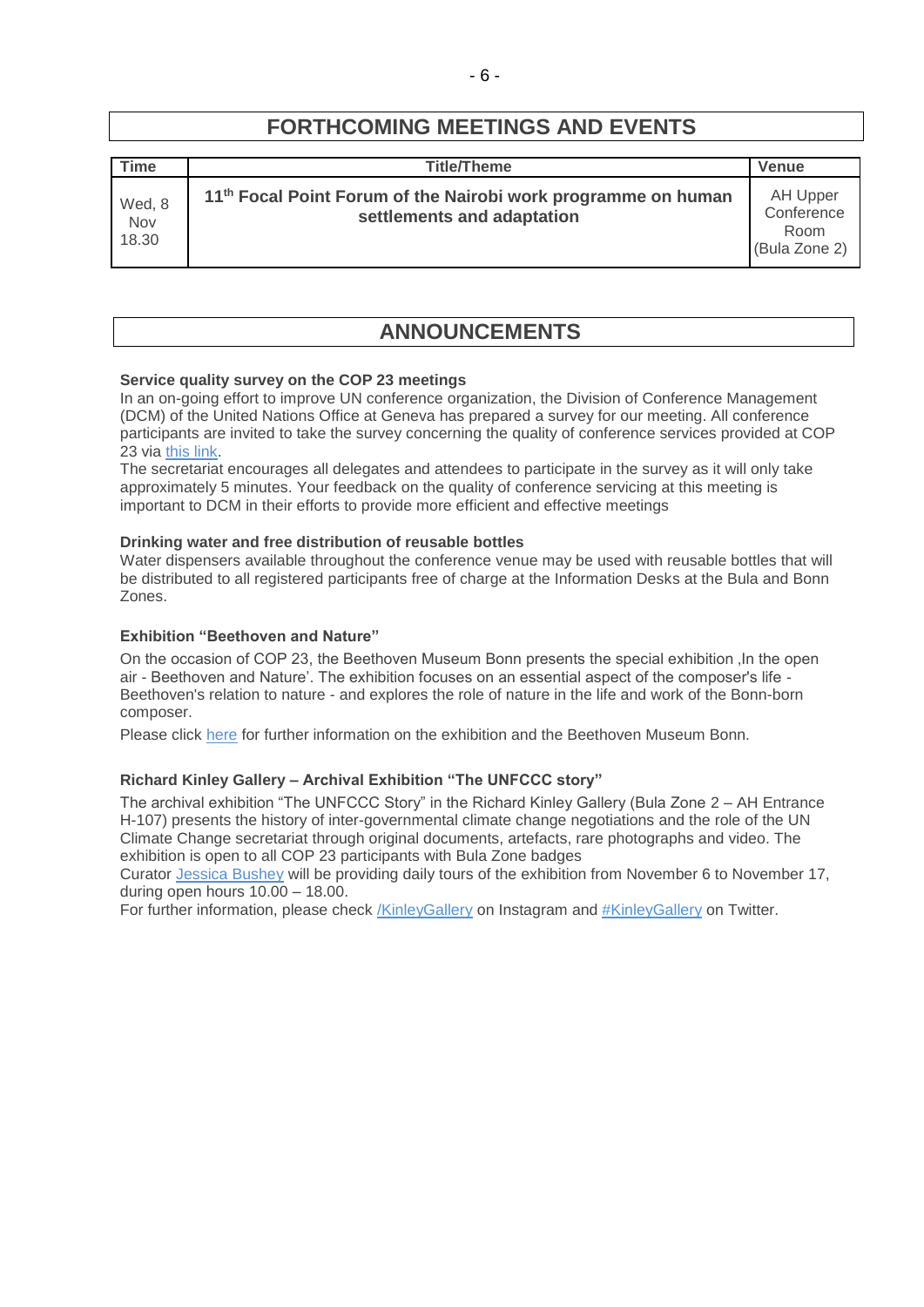# **USEFUL INFORMATION**

### **Election of officers of bodies under the Convention, the Kyoto Protocol and the Paris Agreement**

Please consult the [UNFCCC elections website](http://unfccc.int/6558.php) for the latest information on the elections to be held during the 2017 Bonn Climate Change Conference.

#### **Centralized conference calendar**

The UNFCCC secretariat hosts a centralized conference calendar that provides a real-time overview of all meetings and events in both conference zones as well as all outside events held in/around Bonn and the Bonn-Cologne region. Click [here](https://cop23.unfccc.int/calendar) to access the COP 23 calendar.

#### **Side events and exhibits**

The [schedule of side events](https://seors.unfccc.int/seors/reports/events_list.html?session_id=COP23) and a [list of the exhibits](https://seors.unfccc.int/seors/reports/exhibits_list.html?session_id=COP23) is available in electronic form only. Please consult the CCTV monitors for changes or updates. Side events and exhibits are both located in the "Bonn Zone".

The side events are organized under the common theme "Accelerating implementation of the Paris Agreement" and are clustered in three categories: Enhancing ambition, Promoting implementation, and Providing support to developing countries.

The side events are broadcast live on [YouTube](https://www.youtube.com/channel/UCSbUPgmmKUTzRmspKM9DpuQ?view_as=subscriber) through Google Hangouts On Air. Online audiences can listen in, watch the presentations and pose questions to the panel.

#### **Other events and activities**

Information on today's other events (*non-official side events inside (i.e, national pavillons) and outside the conference premises)* and publicity activities/media actions during the day are available [here.](https://seors.unfccc.int/seors/reports/events_list.html?session_id=CEvents)

### **Climate Change Resources Corner (CCRC)**

Parties and admitted observer organizations without an exhibit are welcome to display their visual electronic Materials (videos, slideshows, etc.) on the CCRC screens, located in the side events and exhibits hall. To make use of this option, please send a request to [<see@unfccc.int>](mailto:see@unfccc.int).

#### **Press briefings**

The live daily schedule of press briefings is available [here.](https://grandreserva.unfccc.int/grandreserva/public/schedule?time=2017%2F11%2F07&conference_id=70&meeting_type=145&body=&webcast=0) Please consult the CCTV monitors for changes or updates.

### **Web coverage and daily reports of the COP 23/CMP 13 meetings**

The following organizations kindly provide daily web coverage, daily reports and a summary and analysis of the COP 23/CMP 13 meetings on their webpages:

[TWN](http://www.twn.my/) (by TWN) [ECO](http://www.climatenetwork.org/event/cop-23) (by CAN) [ENB](http://enb.iisd.org/climate/cop23/) (by IISD)

### **Document Services**

Participants will be able to access and read documents prepared for and during the session in the following ways:

#### **Electronically**

- **Print**
- via the [UNFCCC](http://unfccc.int/meetings/bonn_nov_2017/meeting/10084/php/view/documents.php#c) website (save them to your device for added convenience!)
- by requesting printed copies from Document Services at the Documents Counter
- via the "Negotiator App", available in the [Google](https://play.google.com/store/apps/details?id=unfccc.negotiator) and [iTunes](https://itunes.apple.com/app/negotiator/id568085923?ls=1&mt=8) stores

### **List of participants**

The provisional list of registered participants (COP23.PLOP) is available [here](http://unfccc.int/resource/docs/2017/cop23/eng/PLOP.pdf). Amendments should be given to Ms. Eva Kulage at the registration counter or, preferably, sent by email to [<ekulage@unfccc.int>](mailto:ekulage@unfccc.int) by noon, at the latest, on Wednesday, 15 November 2017.